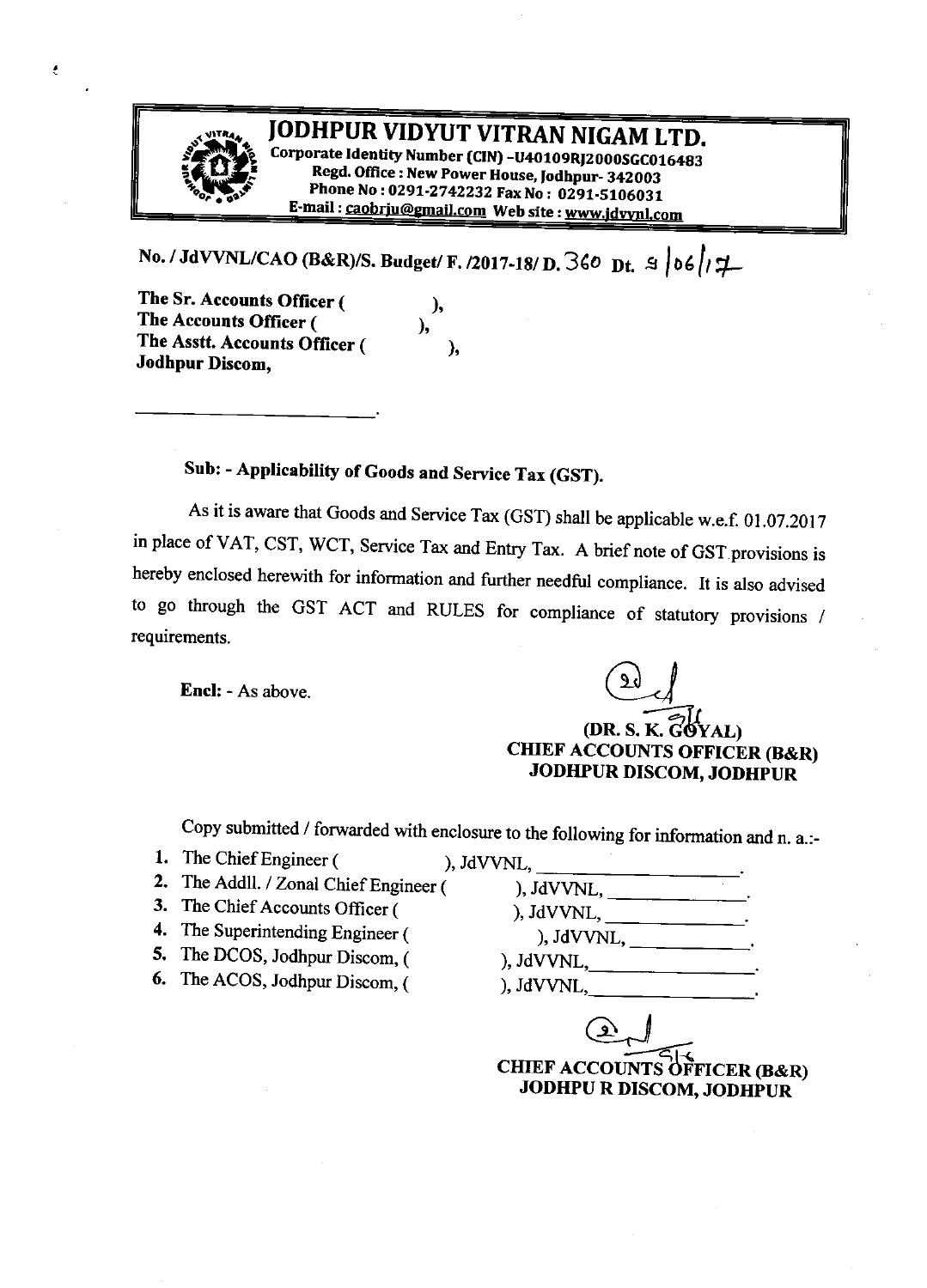# JODHPUR VIDYUT VITRAN NIGAM LIMITED

### **GOODS AND SERVICE TAX (GST)**

## Few important points in brief about GST (Relevant to Discom)

- 1. Most likely GST law come into effect from 01.07.2017
- 2. wet 01.07.2017, vAT/csr, service Tax, Entry Tax wifl be merged into GST.
- 3. ln GST, one single consolidated return to be filed at H.O. level.
- 4. Sr. A.O. (Budget) appointed as Officer-in-Charge for completing all formalities in GST.
- 5. All Circle AO's shall require to provide details of their respective Circle about GST to H.O. (ie. Sr. A.O. "Budget"). At HO level, all details complied and one consolidated GST return shall be E- filed.
- 6. In GST, Tax shall be payable on monthly basis by  $20<sup>th</sup>$  of the next month.
- 7. lnterest shall be charged for delayed payment of tax.
- 8. There are three monthly returns and one annual return required to be filed in GST.

| Type of return            | <b>Periodicity</b> | <b>Particular</b>                                                                        | <b>Due</b><br>date<br>of<br>filing           |
|---------------------------|--------------------|------------------------------------------------------------------------------------------|----------------------------------------------|
| GSTR-1                    | <b>Monthly</b>     | Details of outward supply<br>of taxable goods/services                                   | 10 <sup>th</sup> of next month               |
| GSTR-2                    | Monthly            | Final<br>detail<br><b>of</b><br>outward<br>supplies<br>along<br>with<br>payment of taxes | 20 <sup>th</sup> of next month               |
| GSTR-7<br>(TDS Return)    | Monthly            | Details of TDS                                                                           | $10th$ of next month                         |
| GSTR-9<br>(Annual Return) | Annual             | Complete annual details                                                                  | $31st$ Dec. of next<br><b>Financial year</b> |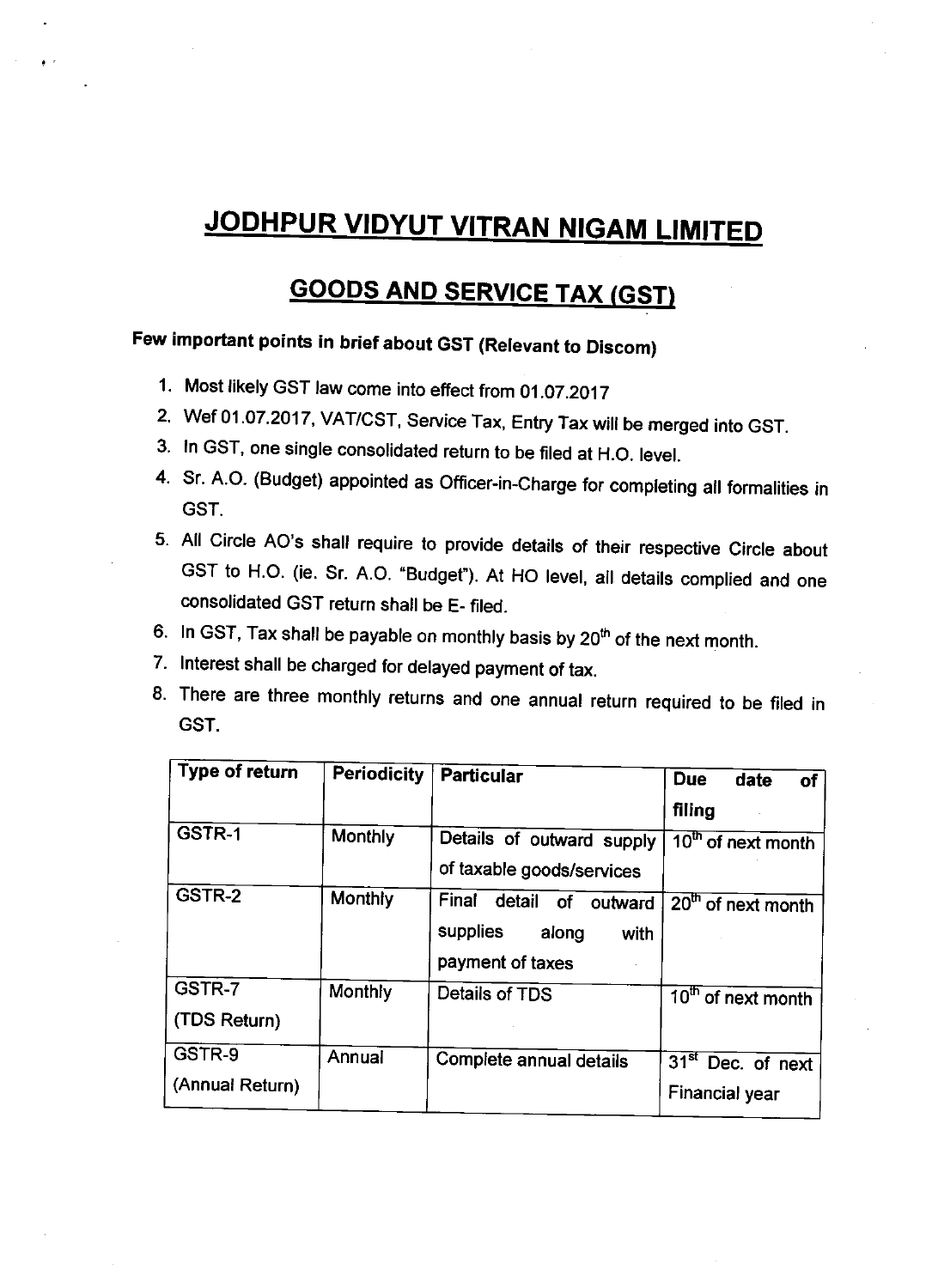- Note: Please note that there is no provision of filing revised GST return. If any omission or mistake occurred in filing of GST return, it can only be rectified by incorporating it in the next GST return.
- 9. In GST, there is a provision of TDS  $@$  1% and it shall be deposited on monthly basis by the  $10<sup>th</sup>$  of the next month.
- 10. Please ensure not to procure anything from unregistered dealer, otherwise under reverse charge mechanism, receiver is liable to pay tax under GST.
- <sup>1</sup><sup>1</sup>. Payment of tax and filing of return must be under Electronic mode only.
- 12. Since distribution of electricity service is exempt under GST, no input tax credit available under GST on input supplies (ie. Purchase of Goods)
- 13. On sale of scrap (output supplies) GST applicable and please take care of
	- a) Collect complete detail of buyer
	- b) Preparation and issue of invoice under GST.
	- c) Timely E-Payment of GST on monthly basis
	- d) Filing of monthly return
- 14. There is no provision of any declaration Forms in GST system like "C" FORM or 'D' FORM in present VAT/CST system.
- 15. In GST system, there will be no exemption scheme available for the contractor like in present VAT Law. Even if contractor obtained exemption certificate for <sup>a</sup> contract but any bill raised after 01.o7.2017 shall be subject to GST provisions

Note: lrrespective of everything, wef 01.07.2017, GST provision shail be applicable in all cases.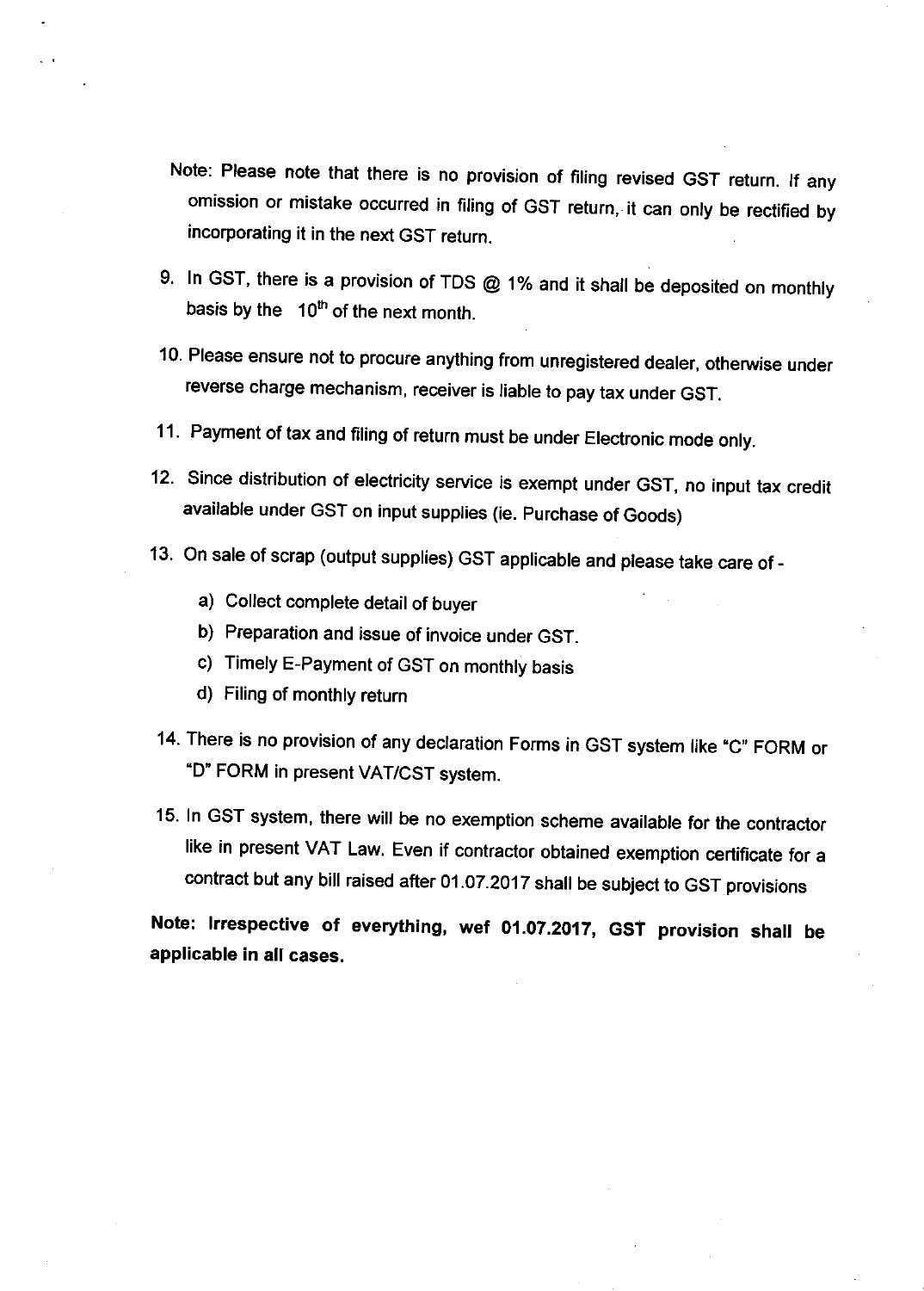#### Points regarding Payments to the contractor:

- 1. For bills having date up to 30.06.2017, GST provisions not applicable. Such bills shall be disposed off according to present VAT/WCT/Service Tax provision even though payments of such bills made after 01.07.2017.
- 2. For works completed up to 30.06.2017, if bill issued after 01.07.2017, such bill shall be disposed off according to GST provision.
- 3. If order placed before 01.07.2017 under present VAT/Entry Tax/Service tax system but goods supplied after 01.0r.2017, it wiil be covered under GST provisions.
- 4. lf goods supplied and delivered up to 30.06.2017 under challan but bill raised after 01 .07 .2017, it will be covered under GST and disposed off accordingly.

#### **Penalty provisions in GST:**

ln following circumstances, penalty may be imposed equal to tax amount subject to minimum of Rs. 10000/-.

- 1. Tax collected but not deposited within 3 months from the due date of deposit.
- 2. For non/short deduction of TDS or non deposit of TDS.
- 3. For delay in filing of monthly return, late fee Rs 100 per day (subject to maximum of Rs. 5000/-) shall be applicable.